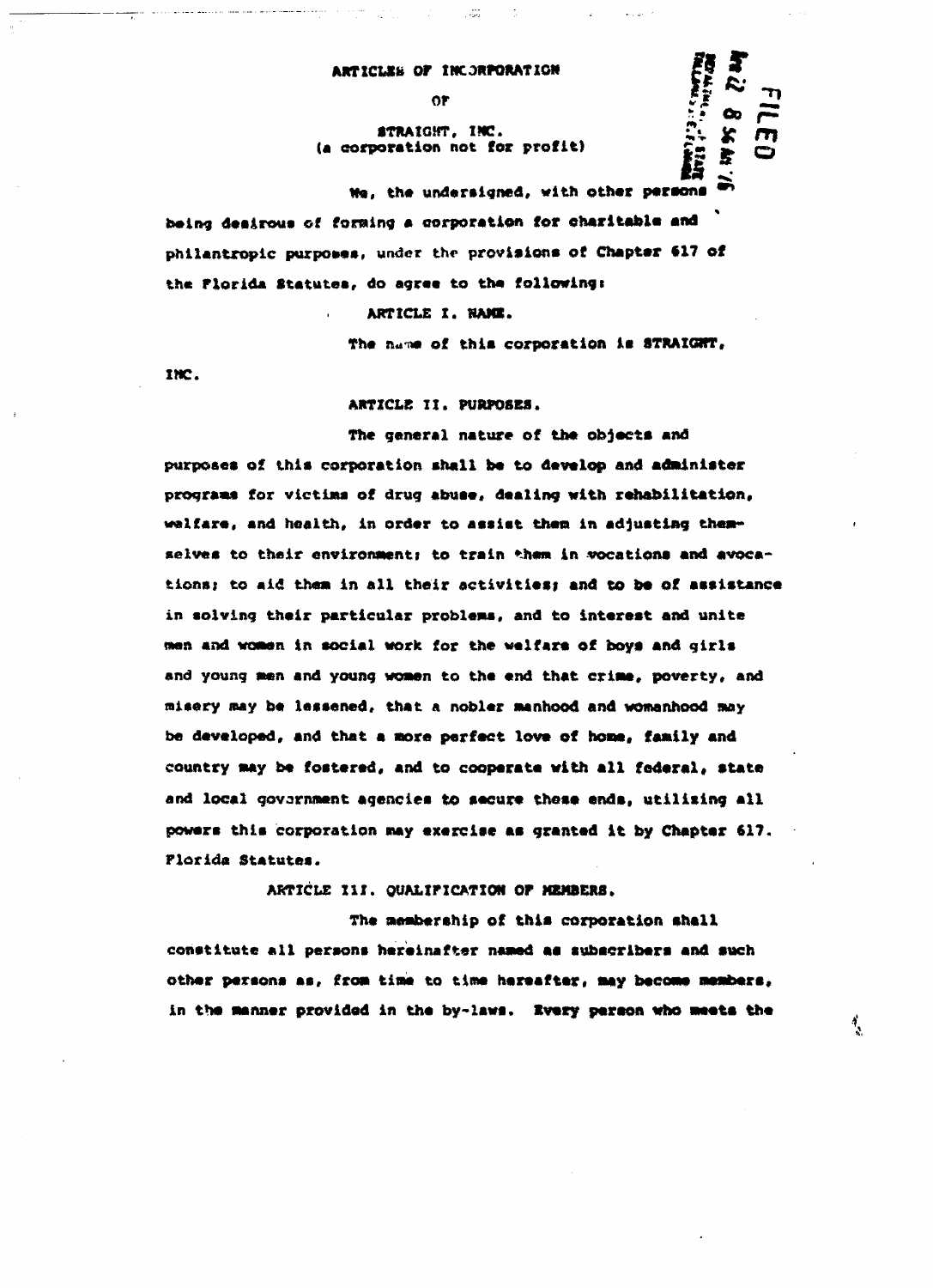requirements of any classification shall be eligible for membership in the corporation. An applicant shall be admitted to membership on his or her election by a majority of the Board of Directors and on payment of initiation fees, membership capital contribution, and dues, and the execution of a written assont and agreement to be bound by the by-laws and any amendments thereto as may from time to time be enacted and to discharge the duties of membership as set forth in the by-lews of the corporation. ARTICLE IV. TERM OF EXISTENCE.

This corporation shall have perpetual

existence.

ARTICLE V. SUBSCRIBERS.

The names and residence of the subscribers to these Articles of Incorporation are:

 $-2-$ 

MALVIN F. SEMBLER

and the companion component with the contract of the contract of the contract of the contract of the contract of the contract of the contract of the contract of the contract of the contract of the contract of the contract

10324 Paradise Boulevard Treasure Island, FL 33706

H. GOLDSTEIN, PH.D.

7941 - 9th Avenue South St. Petersburg, FL 33707

FRED KENPIELD

200 Pasadena Avenue South 33707 St. Petersburg, FL

१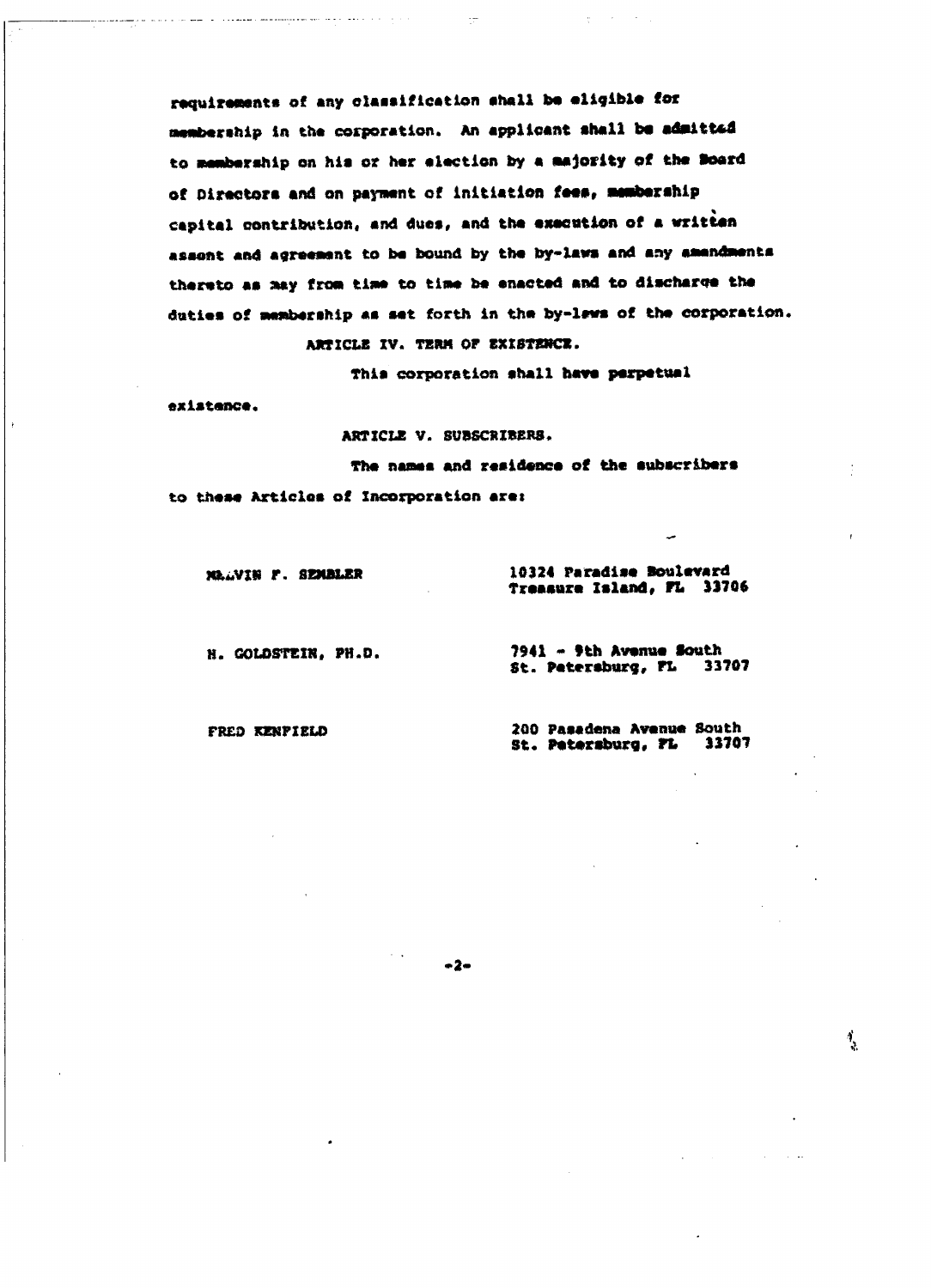ARTICLE VI. OFFICERS.

Saction 1. The officers of the corporation shall be a President, a Secretary, a Treasurer, and such other officers as may be provided in the by-laws.

Section 2. The names of the persons who are to serve as officers of the corporation until the first meeting of the Board of Directors are:

> PRESIDENT: Melvin P. Sembler SECRETARY: Raymond Bourgholtzer TREASURER: Raymond Bourgholtser Section 3. The officers shall be elected

at the annual meeting of the Board of Directors or as provided in the by-laws.

ARTICLE VII. BOARD OF DIRECTORS.

Section 1. The business affairs of this corporation shall be managed by the Board of Directors. This corporation shall have 15 directors initially. The number of directors may be decreased or increased from time to time, by the by-laws, but shall never be less than three.

Section 2. The Board of Directors may be members of the corporation.

Section 3. Members of the Board of Directors shall be elected and hold office in accordance with the by-laws.

Section 4. The names and addresses of the persons who are to serve as Directors for the ensuing year, or until the first annual meeting of the corporation, are:

| H. GOLDSTEIN, PH.D.    | 7941 - 9th Avenue South<br>St. Petersburg. FL 13707       |
|------------------------|-----------------------------------------------------------|
| FRED KENPIELD          | 200 Pesadena Avenue South<br>33707<br>st. Potersburg, FL  |
| LEON SELLERS, D.V.M.   | 3845 Tyrone Boulevard<br>33709<br>st. Petersburg, FL      |
| R C. GARBY. M.D.       | 1609 Pasadena Awenue South<br>33707<br>st. Petersburg, FL |
| <b>GUY M. PERENICH</b> | 29 North Ft. Harrison Ave.<br>33515<br>Cloarwater, FL     |
| <b>PAY NAYMIRE</b>     | 4600 - 10th Avenue North<br>33713<br>St. Petersburg, PL   |

 $\mathbf{1}_{\mathbf{2}}$ 

 $-3-$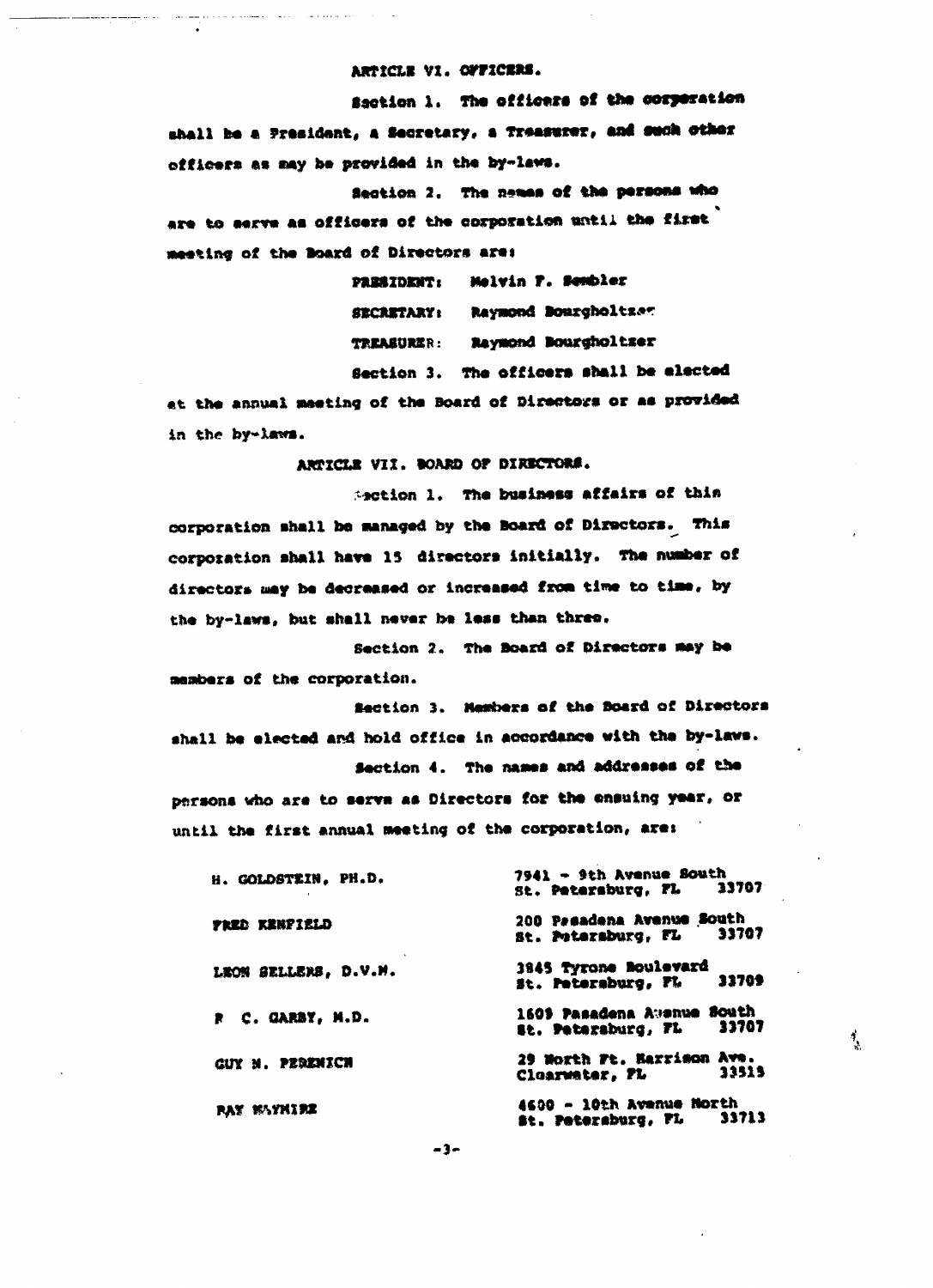1131 Jungle Avenue Morth ROBRAT E. CHAPIN 33710 st. Petersburg, FL 1131 Jungle Avenue Morth<br>St. Petersburg, FL 33710 RUTH R. CHAPIN 10324 - Parasdise Boulevard MEL P. SENGLAR 33706 Treasure Island, FB 10324 - Paradise Boulevard BETTY S. SENGLER 33706 Treasure Island, FL #001 Gulf Boulevard *HELEN PETERMAN* St. Petersburg Beach, FL 33706 10326 Tangelo Road JOHN R. WHITE 33542 Seminole, FL THOMAS E. WYKOFF 1228 Bell Drive 13516 Clearwater, FL 6601 - 17th Street South ARTHUR W. BAUKNIGHT 33707 St. Petersburg, FL 6601 - 17th Street South<br>St. Petersburg, FL 33 LILA L. BAUKNIGHT 33707

ARTICLE VIII. BY-LANS.

and a control communication of a social

Section 1. The Board of Directors of this corporation may provide such by-laws for the conduct of its business and the carrying out of its purposes as they may deem naressary from time to time.

Section 2. Upon proper notice the by-laws may be amended altered or rescinded by a two-thirds vote of those members of the Board of Directors present at any regular meeting or any special meeting called for that purpose.

ARTICLE IX. AMENDMENTS.

Section 1. These Articles of Incorporation may be amended at a special meeting of the membership called for that purpose, by a three-fourths vote of those present.

Section 2. Amendments may also be made at a regular meeting of the membership upon notice give, as provided by the by-laws, of intention to submit such amendments.

ARTICLE X. MISCELLANIOUS.

Section 1. No part of the met earnings of the corporation shall inure ... the henefit of any individual or nember.

Section 2. The amount of the yearly dues payable by members shall be such amount as may be determined from time to time by the Board of Directors.

ै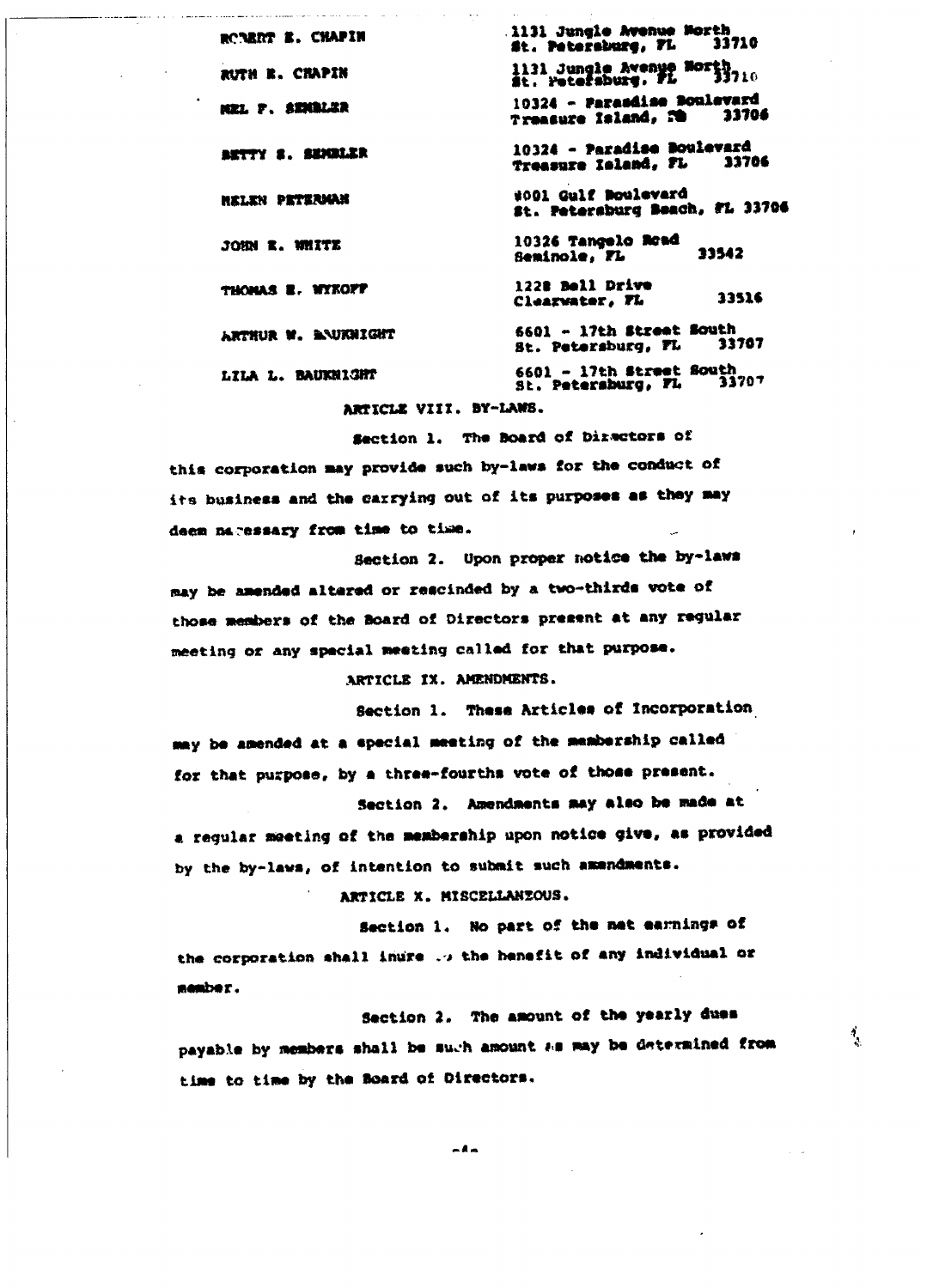**Section 3. The annual Meeting for the** election of members of the Board of Directors and Officers shall be held as may be provided in the by-laws.

**Section 4. This corporation is not organized** for a pecuniary profit, it shall not have any power to issue **certificate\* of stock or declare di idenda, and no part of it\*** net earnings shall inure to the benefit of any member, director, or individual. The balance, if any, of all money received by the corporation fiom its operators, afles the payment in full of all **debts and obligations of the corporation, of whatever kind or** nature, shall be used and distributed exclusively for charitable, **scientific\* and educational purposes in the fields of drug abuse education prevention, control and education and awareness. ,**

**Section 5. The principal office of the corporation shall be as may be determined by the Board of Directors. The initial office shall be 200 Pasadena Avenue South, St. Petersburg, Florida 33707, until otherwise changed by the Beard of Directors.**

**in WITNESS WHEREOF, we, the undersigned subscribing incarpirators, have hereunto set our hands and seals** this  $\frac{f(t)}{dt}$  day of  $f(\sigma)$  , 1976, for the purpose of **forming this corporation not for profit under the \*iws of the State of Florida.**

**H. GQtDSTEIH, PH.D.**

**FRED H. KENFIRLD** 

**<sup>i</sup>'**

STATE OF FLORIDA COUNTY OF PINELLAS)

**Before ne, e Notary Public duly authorited to** take acknowledgements in the State and county aforesaid, personally

 $-5-$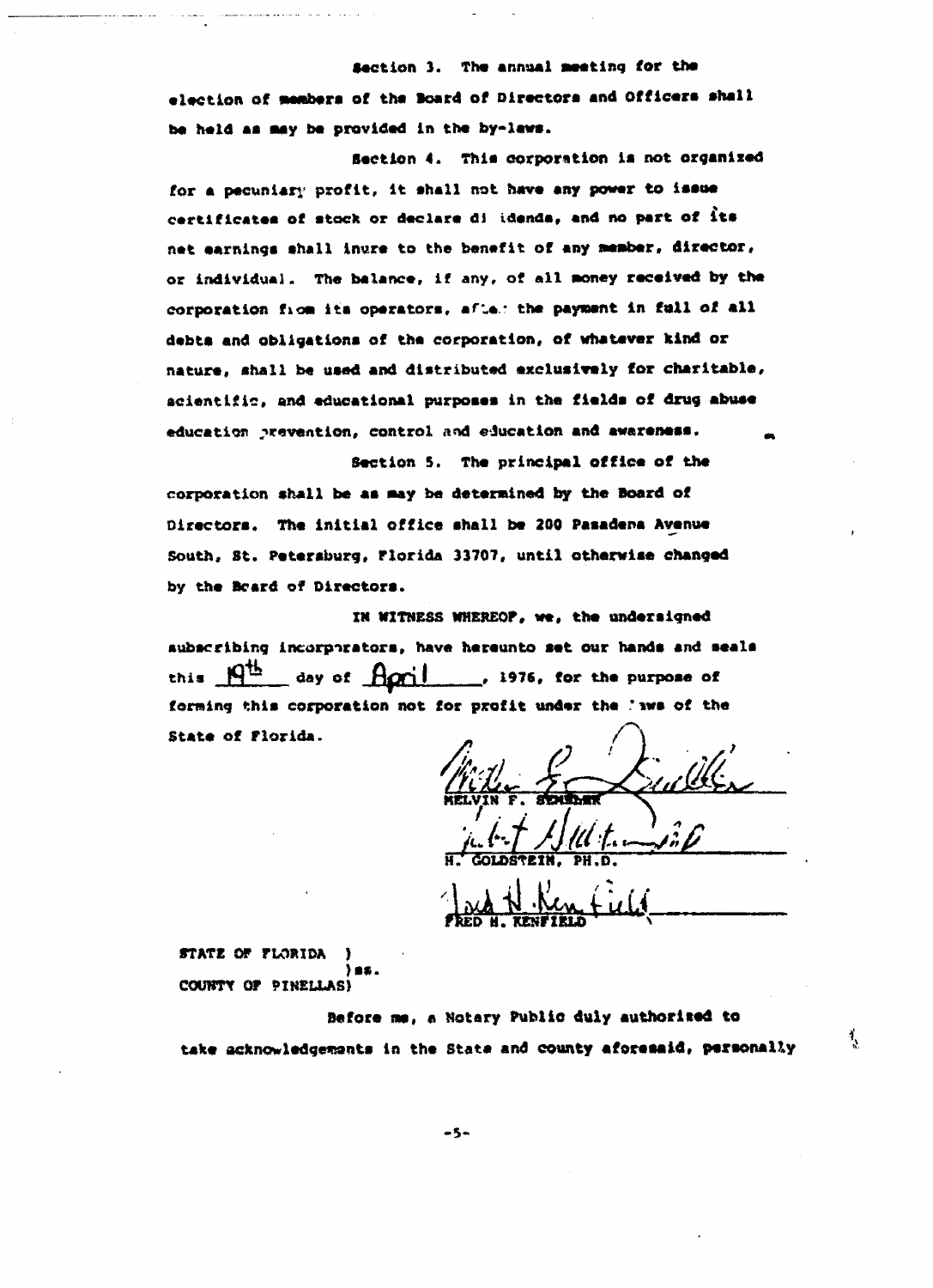appeared MELVIN 7. SEMBLER, to me known to be the person described as a subscriber in and who executed the foregoing Articles of Incerporation, and he acknowledged before me that he executed and subscribed to these Articles of Incorporation.

withing my hand and official seal in the County and State named above, this  $13^{15}$  day of  $Gylx$ .

Karensing Bonieur

My Commission Expires:

STATE OF FLORIDA COUNTY OF PINELLAL I

Before me, a Notary Public duly authorized to take acknowledgements in the State and county aforeraid, personally appeared N. GOLDSTEIN, PH.D., to me known to be the person described as a subscriber in and who executed the foregoing Articles of Incorporation, and he acknowledgedbefore me that be executed and subscribed to these Articles of Incorporation.

WITNESS my hand and official seal in the County and State named above, chis  $/2E$  day of  $Q$  and  $($ 

<u> Science of C. Duranger,</u>

र्गु

Ny Commission Expires:

ischen Kalin i Amit bij 3078 Banded by Seasons For & Conveity Co.

STATE OF FLORIDA iaa. COUNTY OF PINKLIAS )

Before me, a Notary Public duly authorized to take acknowledgements in the Stute and on. by aforesaid, persunally appeared FRED H. KENFIEL., to me known to be the paraon described in as a subscriber in and who ex-cuted the foregoing Articles of incorporation, and he acknowledged before me that he executed and subscribed to these Articles of Incorporation.

WITHESS my hand and official seal in the County and state named above, this 13th day of *agries*  $-.1976.$ Kappy Kay Kane My Commission Expires: **Sup Parties At Family A. Director of Bilder In-**U. Game and Aspens R.NE 16, 1978